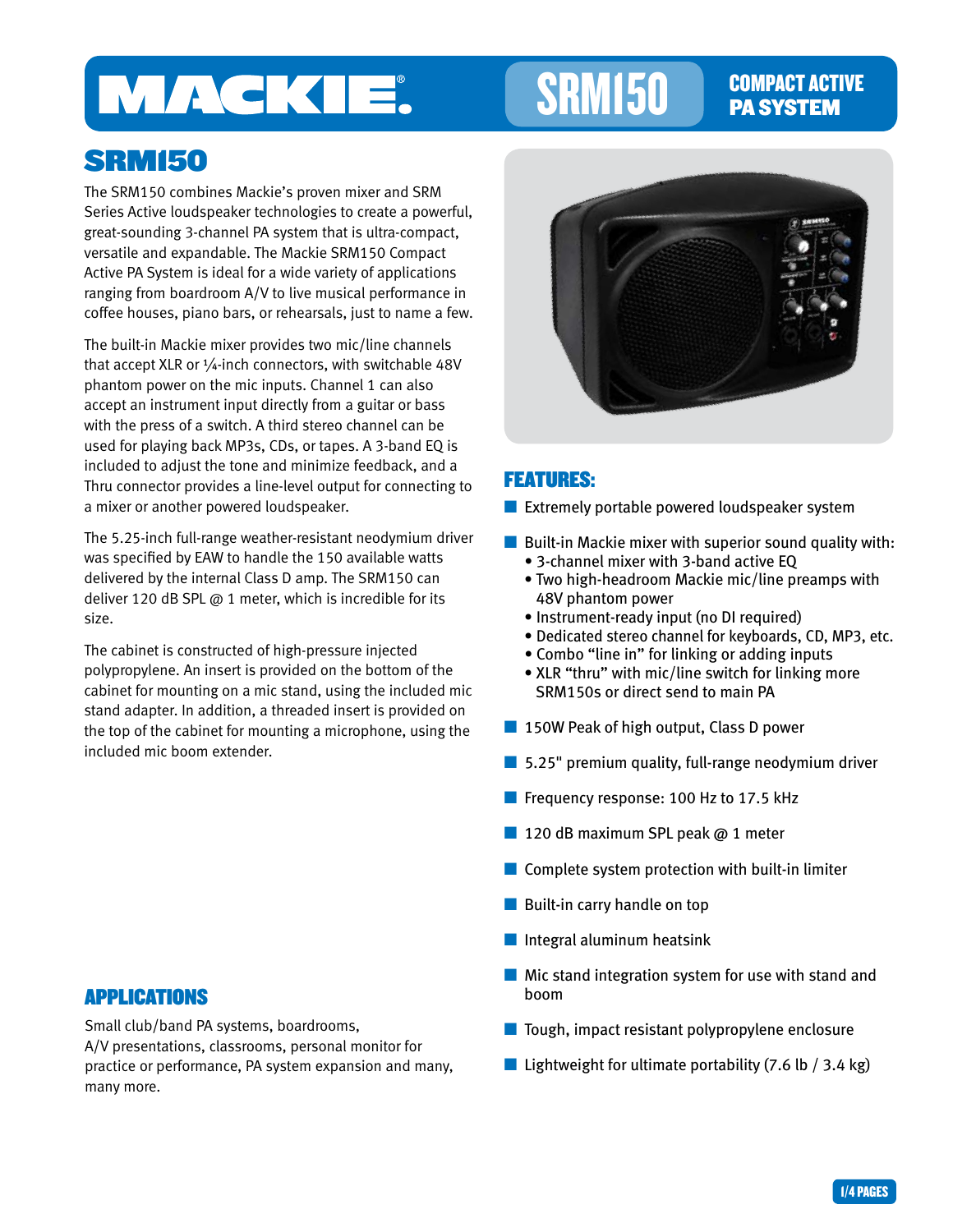

# SRM150 COMPACT ACTIVE

## SRM150 SPECIFICATIONS

#### Acoustic Performance

| Frequency Response (-3 dB)                                          | 100 Hz - 17.5 kHz                                |
|---------------------------------------------------------------------|--------------------------------------------------|
| Frequency Range (-10 dB)                                            | 60 Hz - 22 kHz                                   |
| Max SPL long-term                                                   | 110 dB @ 1 m                                     |
| Max SPL peak                                                        | 120 dB @ 1 m                                     |
| <b>Mixer Section</b>                                                |                                                  |
| Frequency Response (-3 dB)<br>(Mic Input to Line Out, Gain at 0 dB) | 5 Hz - 40 kHz (+0, -1 dB)                        |
| Input Impedance                                                     |                                                  |
| Mic                                                                 | 3 k $\Omega$ balanced                            |
| Hi-Z                                                                | 20 k $\Omega$ balanced                           |
| Instrument                                                          | 1 M $\Omega$                                     |
| Line                                                                | 10 k $\Omega$ balanced                           |
| Stereo                                                              | 10 k $\Omega$ balanced                           |
| Maximum Voltage Gain                                                |                                                  |
| Mic Input 1/2                                                       | 51 dB                                            |
| Stereo Input                                                        | 9 dB                                             |
| <b>Maximum Input Level</b>                                          |                                                  |
| Mic                                                                 | –28 dBu, gain at +50 dB                          |
|                                                                     | +15 dBu, gain at +6 dB                           |
| Line                                                                | -8 dBu, gain at +30 dB                           |
| <b>Stereo</b>                                                       | +35 dBu, gain at -15 dB<br>+20 dBu, gain at 0 dB |
| 3-Band Equalization                                                 |                                                  |
| High                                                                | ±15 dB @ 12 kHz                                  |
| Mid                                                                 | ±15 dB @ 2.5 kHz                                 |
| Low                                                                 | ±15 dB @ 100 Hz                                  |
| Thru Out Mic Level Pad                                              | –30 dB                                           |
| <b>Common Mode Rejection Ratio (CMRR)</b>                           |                                                  |
| (1 kHz, gain at unity)                                              | 55 dB                                            |
| Noise                                                               |                                                  |
| (20 Hz to 20 kHz BW, 150 $\Omega$ source impedance)                 |                                                  |
| Equivalent Input Noise (EIN)                                        | –129 dBu                                         |
| Residual Output Noise (Line out, channel and master levels off)     |                                                  |
|                                                                     | –85 dBu                                          |
| <b>Power Amplifier</b>                                              |                                                  |
| <b>Rated Power</b>                                                  | 100 watts                                        |
| <b>Maximum Power</b>                                                | 150 watts peak                                   |
| <b>Rated THD</b>                                                    | $< 0.05\%$                                       |
| Cooling                                                             | <b>Convection Extrusion</b>                      |
| Design                                                              | Class D                                          |

#### **Transducer**

| Diameter                   | 5.25 in / 134 mm |
|----------------------------|------------------|
| <b>Voice Coil Diameter</b> | 1.0 in / 25.4 mm |
| <b>Magnet Material</b>     | Neodymium        |

#### Line Input Power

| Universal Power Supply                    | 100 VAC - 240 VAC, 50 - 60 Hz, 35 VAC |
|-------------------------------------------|---------------------------------------|
| <b>AC Connector</b>                       | 3-pin IEC 250 VAC                     |
| <b>Safety Features</b>                    |                                       |
| $\sim$ $\sim$ $\sim$ $\sim$ $\sim$ $\sim$ |                                       |

### Overload Protection **Limiter** Limiter Thermal Protection Amplifier shutdown, auto-reset

#### Construction Features

| Material                     | Polypropylene                                   |
|------------------------------|-------------------------------------------------|
| Finish                       | Grey, textured finish                           |
| Handles                      | One on top                                      |
| Grille                       | Perforated metal with weather-resistant coating |
| Display LEDs                 | Power ON, and Phantom Power ON                  |
| <b>Operating Temperature</b> | $0^{\circ}$ - 40 $^{\circ}$ C                   |
|                              | $32^{\circ}$ - 104 $^{\circ}$ F                 |

#### Physical Properties (packaged product)

| Height          | 10.3 in / 262 mm |
|-----------------|------------------|
| Width           | 12.0 in / 305 mm |
| Depth           | 7.5 in / 191 mm  |
| Shipping Weight | 10 lb / 4.5 kg   |

#### Physical Properties (product)

| Height     | 8.0 in / 203 mm   |
|------------|-------------------|
| Width      | 11.2 in / 284 mm  |
| Depth      | 6.8 in $/$ 173 mm |
| Net Weight | 7.6 lb / 3.4 kg   |

#### Mounting Methods

Mic stand mountable with the supplied adapter via the built-in socket on the bottom of the cabinet

#### Ordering Information

| SRM150 5.25" Compact Active PA System, US | P/N 2033796-00 |
|-------------------------------------------|----------------|
| SRM150 5.25" Compact Active PA System, EU | P/N 2033796-01 |
| SRM150 5.25" Compact Active PA System, CN | P/N 2033796-05 |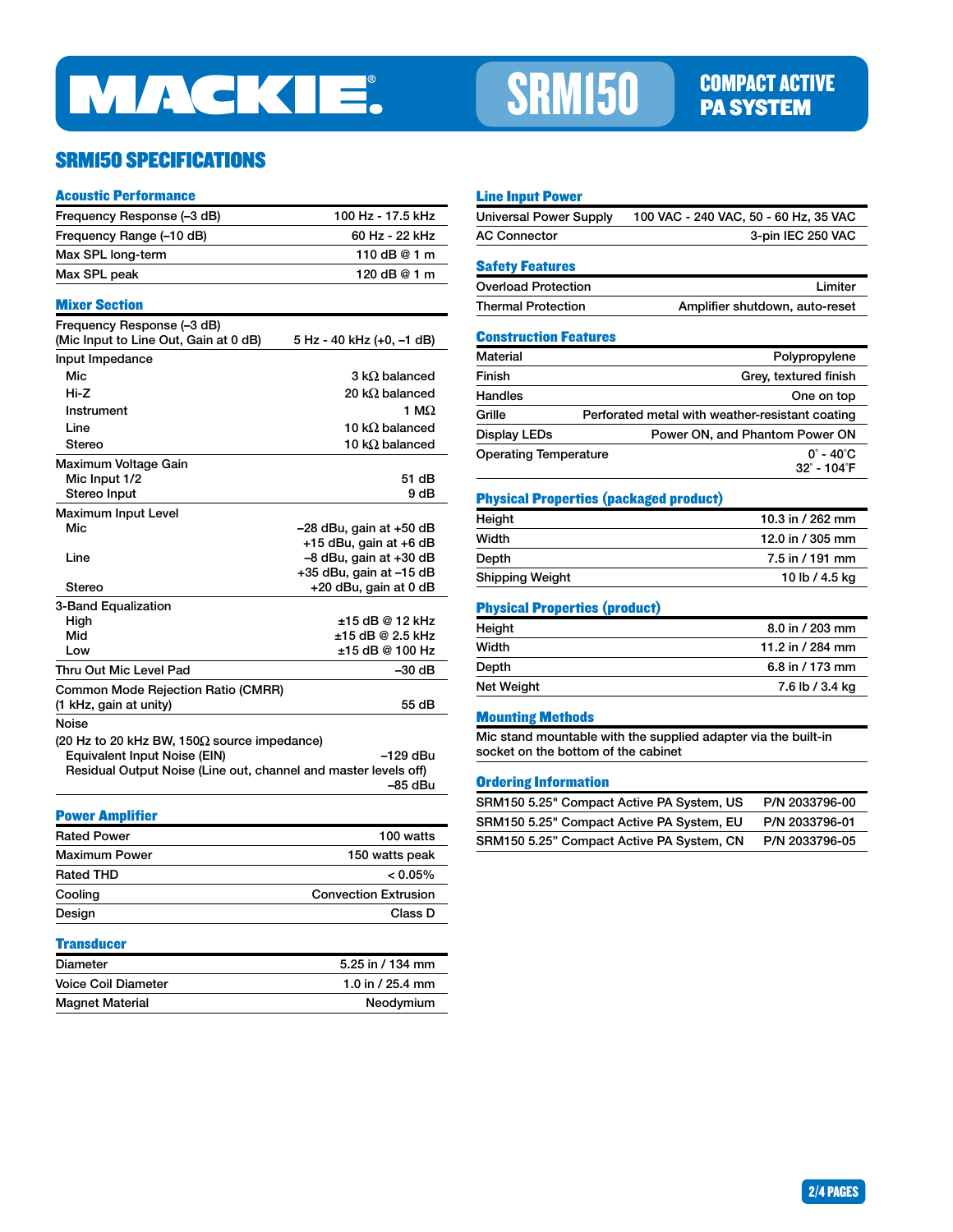

# SRM150 COMPACT ACTIVE

### SRM150 FREQUENCY RESPONSE SRM150 FRONT PANEL





## SRM150 DIMENSIONS SRM150 REAR PANEL



3/4 PAGES